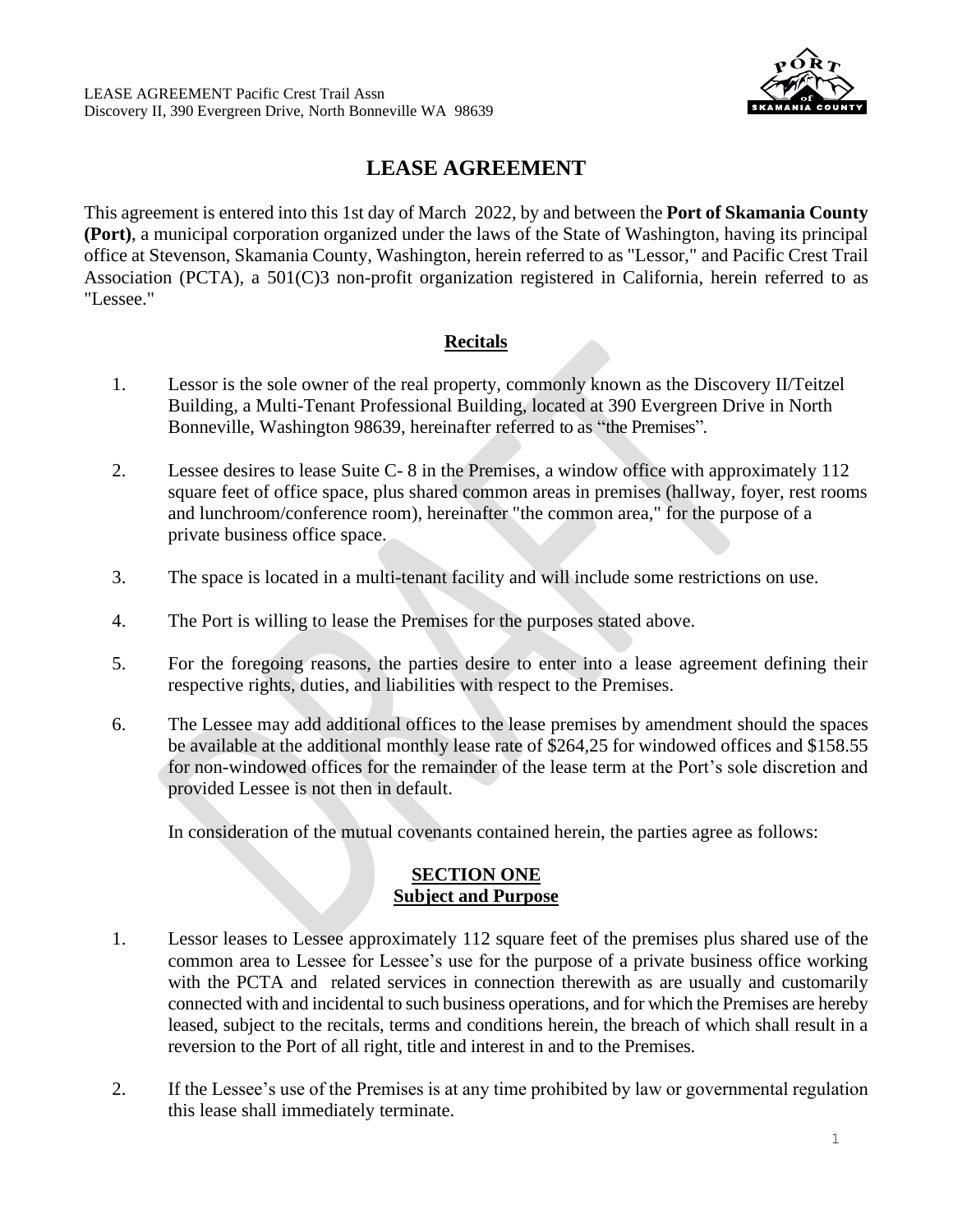

- 3. In connection with its use of the Premises, Lessee shall at all times:
	- a. Conform to all applicable laws and regulations of any public authority affecting the Premises and their use, and correct at Lessee's own expense any failure of compliance created through Lessee's fault or by reason of Lessee's use.
	- b. Refrain from any activity that would make it impossible to insure the Premises against casualty or which would increase the insurance rate, unless Lessee pays the additional cost of the insurance.
	- c. Refrain from any use that would be reasonably offensive to users of neighboring tenants including odor and/or noise, or that would tend to create a nuisance, or damage the quiet enjoyment of the adjacent tenant's Premises.
	- d. Refrain from loading the floors beyond the design loading, the point considered safe by a competent engineer or architect selected by Lessor. If Lessor deems such inspection necessary by virtue of Lessee's use or intended use, Lessee shall bear the cost of the inspection.
	- e. Refrain from making any marks on or attaching any sign, insignia, antenna, aerial, or other device to the exterior or interior walls, windows, or roof, etc., of the Premises without the prior written consent of Lessor.
	- f. Respect the other tenants by keeping noise to a level commensurate with a business use, by maintaining a professional atmosphere, and by observing the tenants' need for confidentiality.
	- g. Comply with any reasonable rules respecting the use of the Premises promulgated by Lessor from time to time and communicated to Lessee in writing.
	- h. Refrain from smoking in the Premises as the building is a publicly-owned facility and under RCW Chapter 70.160 is a no-smoking facility.
	- i. Restrict use of the building parking lot to those activities normally performed in connection with the purposes for which the Premises are being leased.

#### **SECTION TWO Terms and Conditions**

- 1. The term of this lease agreement shall be month-to-month, beginning on March 1, 2022, unless sooner terminated or extended in accordance with the terms of this agreement.
- 2. For use and occupancy of the Premises, Lessee shall pay Lessor rental according to the following schedule: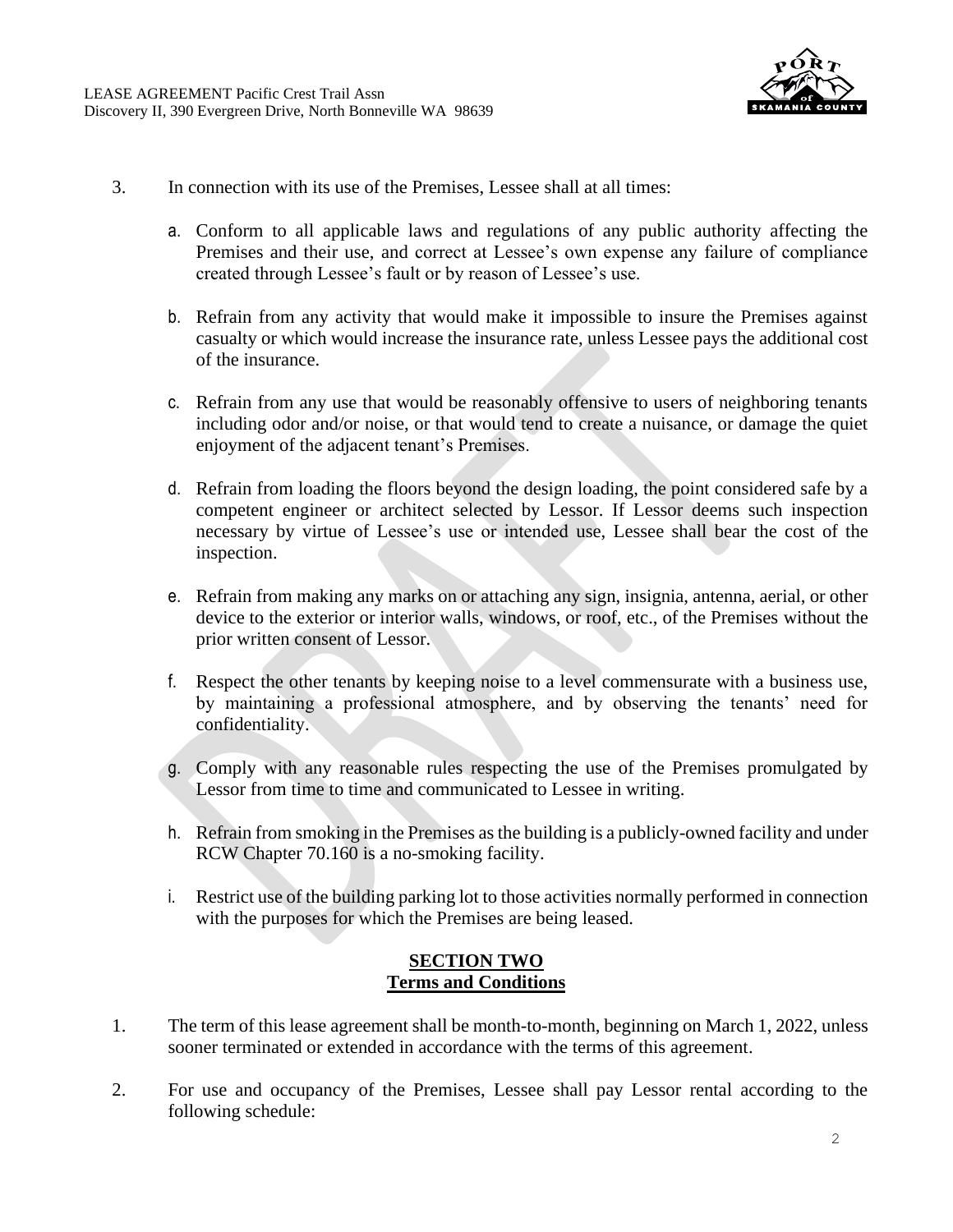

- a. Lessee shall pay a monthly rental sum of Two Hundred Sixty Four Dollars and twentyfive cents(\$264.25) per month plus Washington State Leasehold Excise Tax as established by RCW 82.29A, and all rents and leasehold taxes are due and payable on or before the first day of each month, in advance, without demand. Lessee may in Lessor's discretion rent available office spaces at the rate of Two Hundred Sixty-Four Dollars and twenty-five cents(\$264.25) per month per office with a window, and One Hundred Fifty-Eight Dollars and fifty-five cents (\$158.55) per month per interior office, plus leasehold taxes, insurance and utilities, provided Lessee is then current in its lease obligations.
- b. Beginning January 1 of 2023, Rent (and applicable Leasehold Excise Taxes) shall be increased, and thereafter annually, (or unchanged in the event of a negative change) by a percentage equal to any positive annual percentage change in The Consumer Price Index for All Urban Consumers (CPI-U) for the West Urban area Size B/C 50,000-1,500,000 most recently published by the Bureau of Labor Statistics of the United States Department of Labor prior to the commencement of the second and third years of the Lease Term (as applicable), as compared to the CPI-U prior to the most recent anniversary thereof. In the event of a negative CPI-U change, the Base Rent shall adjust only when the CPI-U increases above the year just prior to the first year in which there was a CPI U decrease, and then only to the extent of that change. In no event will the Base Rent decrease. All lease rates will be plus Washington State Leasehold Excise Tax as established by RCW 82.29A, due and payable on or before the first day of each month, in advance, without demand.
	- i. In the event The Consumer Price Index for All Urban Consumers (CPI-U) for the West Urban area Size B/C 50,000-1,500,000 is or has been no longer published, and a successor or substitute index is not available, a reliable governmental or other nonpartisan publication shall be selected by Lessor and used in lieu of such Consumer Price Index.
- c. The terms and conditions of the Lease for the renewal term shall be identical with the original Lease except for rent; PROVIDED, HOWEVER, the terms and conditions shall be further subject to changes in the laws and regulations pertaining to imposition and amount of the Leasehold Excise Tax and to other laws and regulations pertaining to the leasing of public property to private entities, and the following:
	- i. Any positive percentage change in the Washington State Leasehold Excise Taxes as established by RCW 82.29A.
	- ii. Any positive percentage change in the Lessor's cost for fire insurance as described under Section Nine, Insurance/Casualty to Premises below
	- iii. Any change in the actual cost of the pro-rata share of utilities as described in Section Seven, Utilities, below.
- 3. All rent for renewal terms shall be due and payable on or before the first day of each month,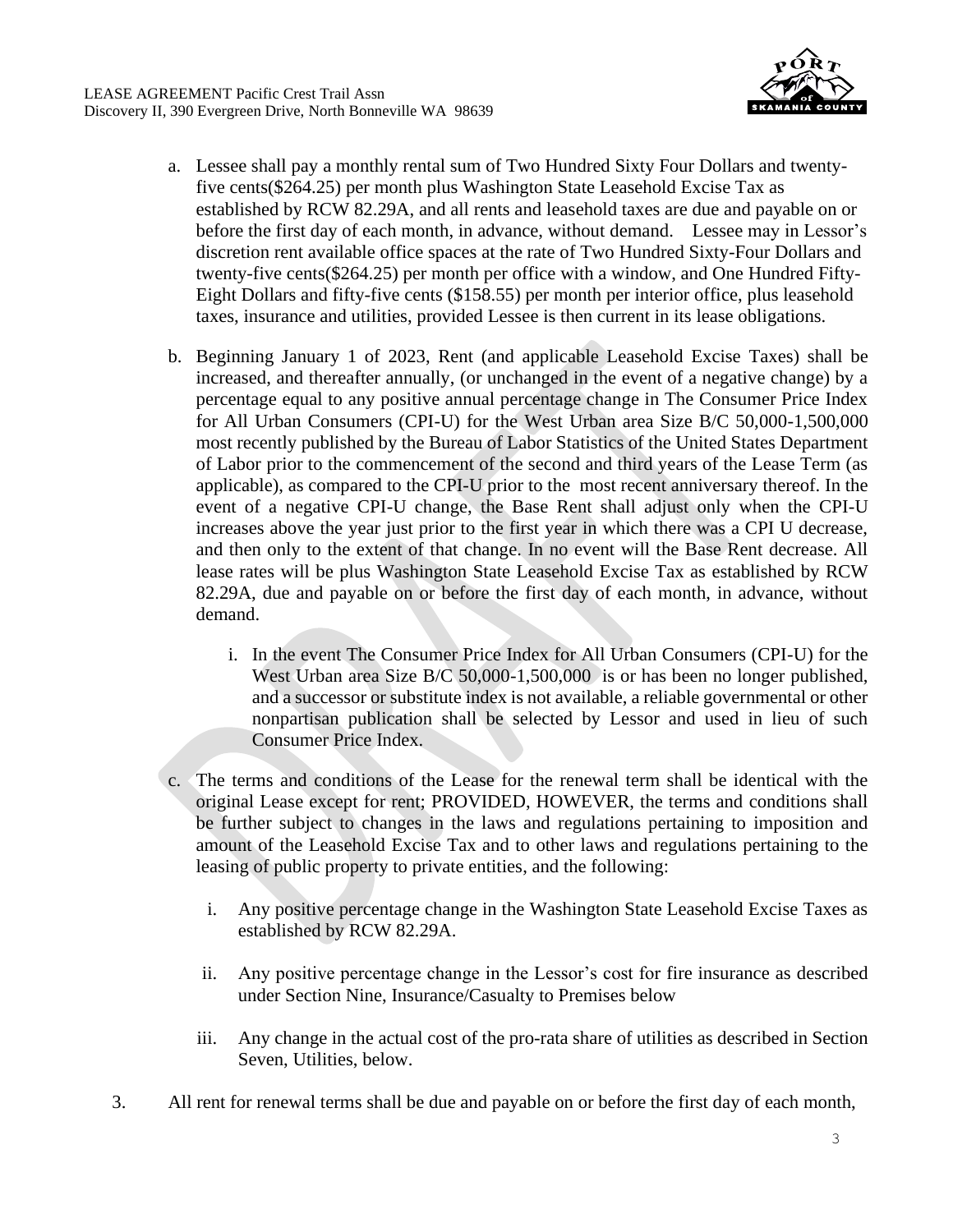

in advance, without demand.

- 4. If Lessee's option is not to renew the Agreement, Lessee shall notify Lessor in writing, delivered to Lessor not less than thirty (30) days prior to the first day of a monthly term.
- 5. The Lessee shall pay for all costs associated with the Premises as necessary for conducting a business for which the Premises are leased. Such costs shall include, but are not necessarily limited to, all necessary taxes, permits, approvals and inspections associated with any such work. Lessee shall comply with all local, state and federal codes and regulations for such work, and hold Lessor harmless.
- 6. The Lessee shall bear responsibility to maintain building interior custodial upkeep to the premises and landscaping.

#### **SECTION THREE Late Charges and Interest on Past Due Sums**

- 1. If Lessee shall fail to pay all or any part of an installment of rent within ten (10) days of the due date, Lessee may, in addition to other remedies available to Lessor, pay to Lessor liquidated damages equal to five percent (5%) of the amount not timely paid. Acceptance of late payment and liquidated damages as set out herein shall not be deemed a waiver by Lessor of Lessee's obligation to pay rent on time, nor shall it be considered a waiver of Lessor's right to pursue other remedies provided herein or by law.
- 2. Any sums past due from Lessee to Lessor hereunder, including liquidated damages, may bear interest at the rate of one percent (1%) per month.

# **SECTION FOUR Security Deposit**

Lessee will deposit with Lessor a cash deposit in the amount of Five Hundred Twenty Eight Dollars (\$528.50, which shall become the property of the Lessor and held by Lessor for the full term plus any extensions of this Lease, plus thirty (30) days, as security for the full and timely performance by Lessee of the terms and conditions herein, for the repair of any damages to the Premises caused by Lessee apart from normal wear and tear, and for the payment of any sums due Lessor for a breach of this Lease. The rights of Lessor against Lessee for a breach of this Lease shall in no way be limited or restricted by this security deposit, but Lessor shall have the absolute right to pursue any available remedy to protect its interest herein, as if this security deposit had not been made. The deposit shall be returned to lessee within thirty (30) days following the expiration of this Lease provided all terms of this lease shall have been fully performed by Lessee. In the event of a default by Lessee hereunder, Lessor, at its sole option, shall have the right, in addition to remedies upon default set forth herein: (1) to apply all or any portion of the deposit to sums owing under this lease and, at its option, to simultaneously pursue its remedies on default set forth here-in, (2) to cure such default, in which event Lessee shall be obligated to promptly deposit with Lessor the amount necessary to restore the deposit to its full amount, or (3) to terminate this lease and retain the security deposit as liquidated damages. Should the demised Premises be sold, Lessor may transfer or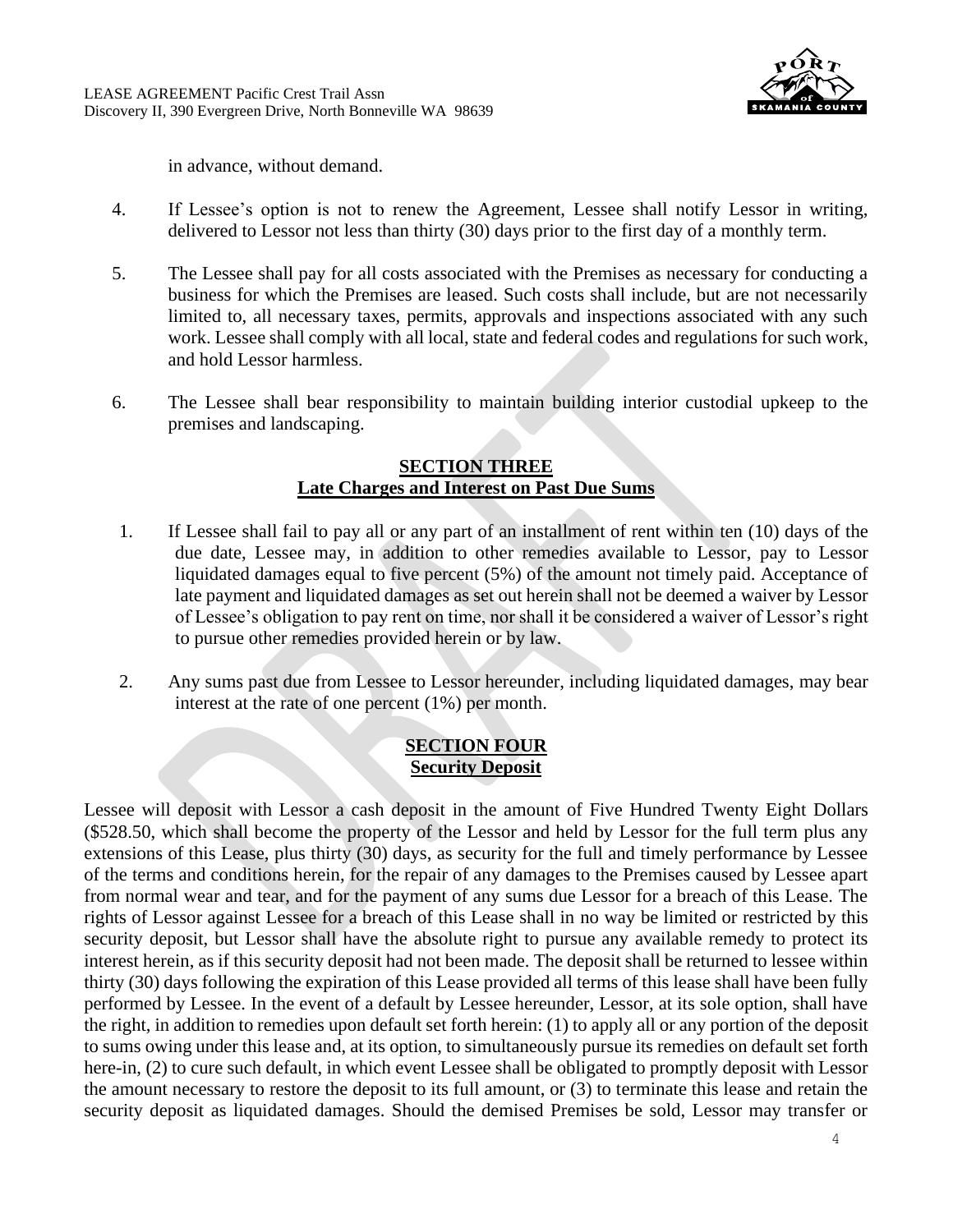

deliver the security deposit to the purchaser of the interest, and Lessor shall then be discharged from any further liability to Lessee with respect to the security deposit.

# **SECTION FIVE Inspection**

Lessee has had an opportunity to inspect the Premises and is leasing the Premises "as is" and Lessor makes no representation or warranties except as to title as set forth herein. Without limiting the generality of the foregoing, Lessee acknowledges that it has made its own independent investigation respecting the Premises and will be relying entirely thereon and on the advice of any consultant Lessee may retain. Lessee may not rely upon any representation of any party, whether or not such party purports to act on behalf of Lessor, unless the representation is expressly set forth herein or in a subsequent document executed by Lessor. All representations, warranties, understandings and agreements between Lessee and Lessor are merged herein.

# **SECTION SIX Taxes**

Lessee shall timely pay to the Lessor all Leasehold Excise Tax due the State of Washington that may be imposed on, or arise in, connection with the use of the Premises, or any part thereof, during the lease term. The intention of the parties is the rent herein is net rental to Lessor, and Lessor shall receive the same free from all Leasehold Excise Tax and any other tax obligation.

# **SECTION SEVEN Utilities**

Four Peaks Environmental ("Four Peaks") rents a majority of the building's space and pays utilities for water and sewer; electrical; natural gas; garbage pick-up; and cleaning service for the common area for the Premises (the "Common Utilities").

Lessee shall make arrangements with Four Peaks to pay Lessee's share of the cost of the Common Utilities. Lessee shall pay its own separately charged utilities, including telephone/ telecommunications services to the Premises directly to the provider of such services. Lessee warrants to hold Lessor harmless for the costs of all such utility. Applications and connections for utility services above shall be made in the name of Lessee only, and Lessee shall be solely liable for such utility charges as they become due.

# **SECTION EIGHT Maintenance and Repairs**

1. Lessee shall, at all times during the term of the Lease and at its own cost and expense, provide all maintenance and repair, maintaining, in good order and condition, the Premises, and any and all improvements, additions and alterations thereto, located on the Premises; provided however, that Lessor shall be responsible for repairing and replacing the roof, foundation and major structural components of the Premises, unless the use, conduct or activities of Lessee caused the problem that necessitated the repair or replacement work. Lessor shall maintain and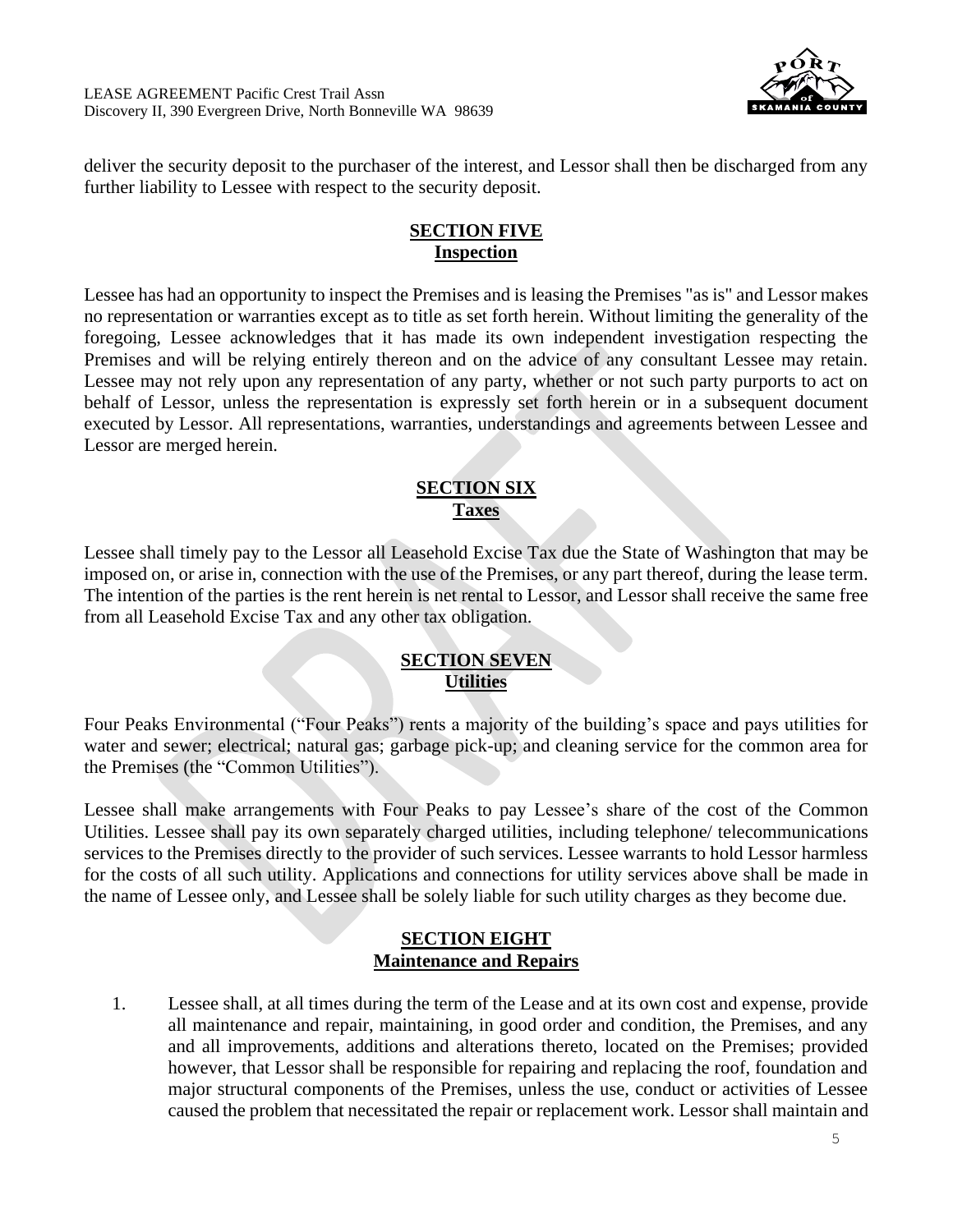

repair the landscaped areas adjacent to the Premises. Lessee shall keep the landscaped areas and the parking areas adjacent to the Premises in a clean and orderly manner and shall use all reasonable precaution to prevent waste, damage or injury to these areas. If Lessee fails to repair any substandard condition after written notice by Lessor, Lessor may do so and assess the cost of repair to Lessee.

2. Upon expiration or termination of this Lease, Lessee shall surrender the Premises to Lessor in good order and condition, subject to depreciation, ordinary wear and tear, and damage by fire or other casualty. All repairs for which Lessee is responsible shall be completed by the date of surrender. Lessee shall remove all of its equipment, machinery, fixtures and other personal property that remain its property by the date of surrender.

### **SECTION NINE Insurance/Casualty to Premises**

- 1. Lessor shall at all times obtain and maintain a policy of fire insurance on any and all buildings and improvements of which the Premises are a part, including all alterations and additions thereto, in an amount equal to the current full replacement cost of said buildings and improvements. **Lessee's pro-rata share of the full actual cost of such insurance is included in the monthly rent per Section Two, Terms and Conditions, Paragraph (2).**
- 2. Any and all property of the Lessee, personal or real property shall be on the Premises at the sole risk of Lessee, and Lessee shall bear all costs associated with any damage to such property damage, and insurance for such property.
- 3. Commercial General Liability insurance shall be at least as broad as Insurance Services Office (ISO) occurrence form CG 00 01 and shall cover premises and contractual liability. The Public Entity shall be named as additional an insured on Lessee's Commercial General Liability insurance policy using ISO Additional Insured-Managers or Lessors of Premises Form CG 20 11 or a substitute endorsement providing at least as broad coverage.
- 4. Property insurance shall be written on an all risk basis.
- 5. Lessee agrees to purchase and maintain for the duration of this Agreement and all extensions public liability and all-risk property damage insurance with Commercial General Liability limits of not less than \$1,000,000 per occurrence, \$2,000,000 general aggregate, which insurance shall protect the Lessor, and to deposit evidence of same with Lessor. The evidence of insurance deposited with Lessor shall name the Lessor as an additional insured. Lessor reserves the right to require reasonable increases in the insurance coverage mandated by this subparagraph. Lessor shall have no liability or responsibility whatsoever with respect to the conduct and operation of the Lessee's business on the Premises. Lessor shall not be liable for any accident or injury to any person or property in or about the Premises that is caused by the conduct or operation of said business or by virtue of equipment or property of Lessee on said premises. Lessee agrees to defend and hold Lessor harmless against any and all such claims.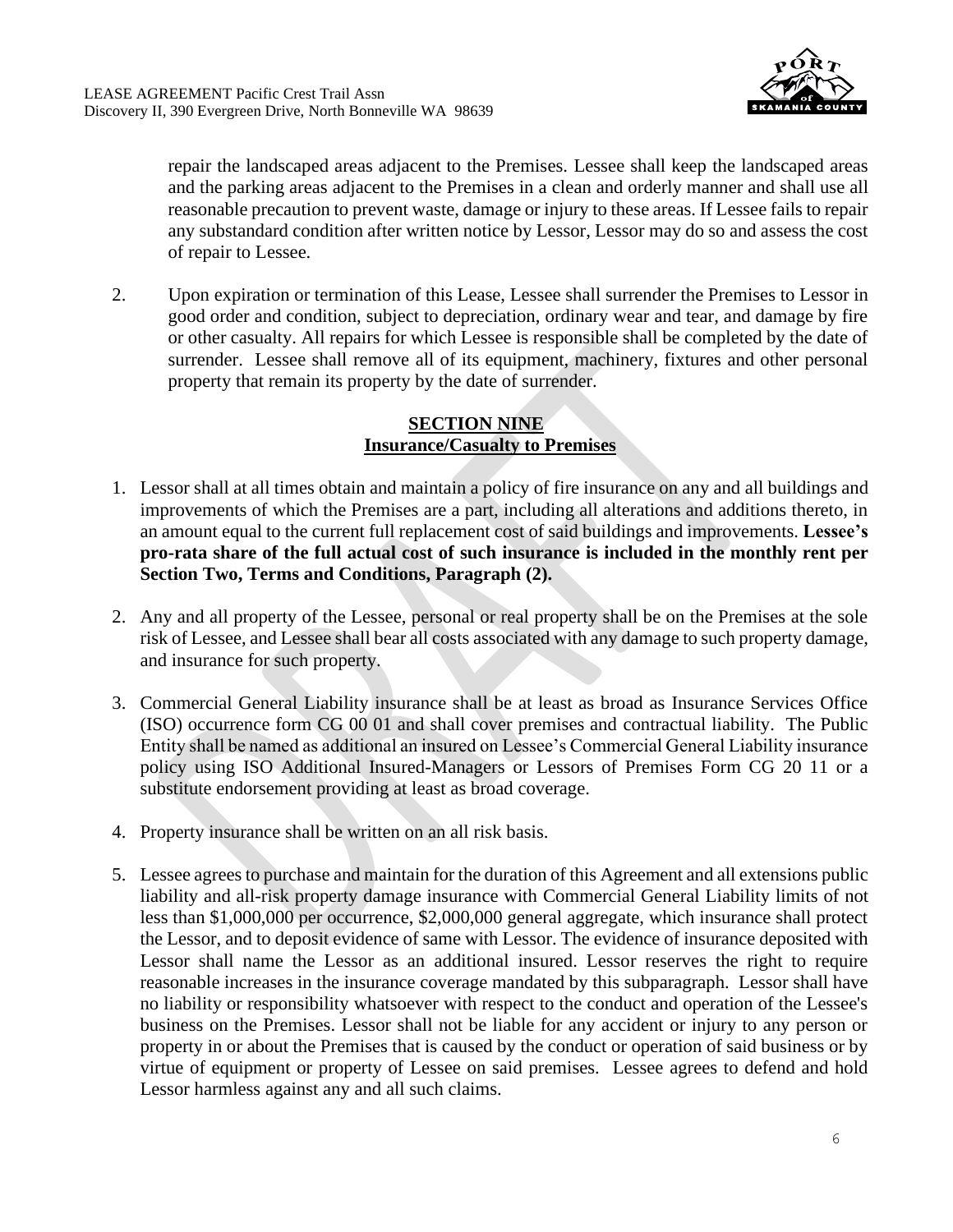

- a. Lessee shall indemnify and save Lessor harmless from and against any and all losses, costs (including attorney fees), damages, expenses, liabilities (including statutory liability), and claims for damages as a result of injury of death of any person or damage to any property that arise from or in any manner grow out of any act or neglect on or about the leased Premises by Lessee, or out of any product sold, sampled or dispensed from the leased Premises, Lessee's partners, agents, employees, customers, invitees, contractors or subcontractors or any other persons or property present on or about the Premises arising from Lessee's occupation of the Premises.
- b. All insurance provided by Lessee as required by this section shall insure performance by Lessee of the indemnity provisions hereof.
- c. Lessee shall furnish the Lessor with original certificates and a copy of the amendatory endorsements, including but not necessarily limited to the additional insured endorsement, evidencing the insurance requirements of the Lessee.
- d. The Lessee's insurance shall be endorsed to state that coverage shall not be cancelled by either party, except after thirty (30) days prior written notice by certified mail, return receipt requested, has been given to the Port.
- e. Lessee insurance is to be placed with insurers with a current A.M. Best rating of not less than A:VII.
- 6. Lessee shall provide and keep in force other insurance in amounts that may from time to time be reasonably required against other such insurable hazards as are commonly insured against for the type of business activity that Lessee will conduct.
- 7. In the event fire or other casualty causes damage to the Premises, Lessor may restore any damaged portion of the Premises as soon as practicable to substantially restore its condition immediately before the casualty, or, at Lessor's option, terminate this lease in the event the estimated restoration cost exceeds six-months' rental income. In the event Lessor does not elect to terminate the Lease, rent shall be abated during the period of restoration and to the extent the buildings and Premises are not reasonably usable by Lessee, except that there will be no rent abatement if the casualty was caused by Lessee's negligence or failure to comply with the terms of this Lease. Insurance proceeds pertaining to the buildings and improvements shall be applied to the costs of such restoration and repair. If the damage to the Premises exceeds fifty-percent (50%) of its replacement cost or in the event Landlord determines the estimated cost to restore the premises will exceed six months' rental income from this Lease, Lessor may elect to terminate this lease and retain the proceeds of any such loss.
- 8. Lessor and Lessee each waive rights each may have against the other on account of any loss or damage occasioned to Lessor or Lessee, as the case may be, their respective property, the Premises or its contents or to other portions of the Premises arising from any liability loss, damage or injury caused by fire or other casualty for which property insurance is carried or required to be carried pursuant to this lease. Each of the parties hereto,behalf of their respective insurance companies insuring the property of either Lessor or Lessee against any such loss, to the extent of any recovery under such insurance, waives any right of subrogation that it may have against the other. Each waiver shall be expressly included in, and shall comply with the requirements of the respective insurance policies. Should either or both of the respective insurance companies assess a charge for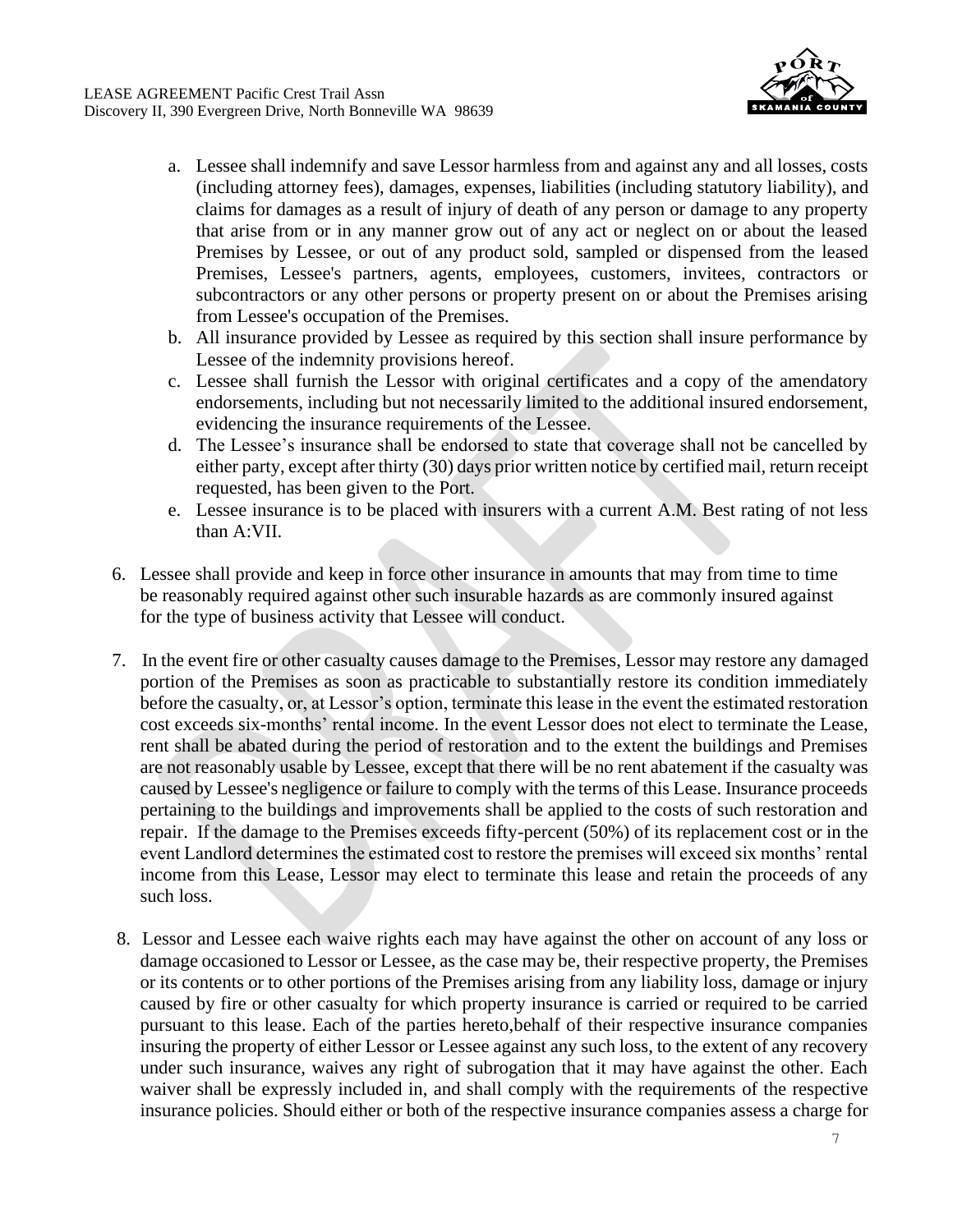

such waiver, each party shall pay only for the charge assessed by its respective insurer.

#### **SECTION TEN Unlawful or Dangerous Activity**

Lessee shall neither use nor occupy the Premises, nor any part thereof, for any unlawful, disreputable or ultra-hazardous purpose, nor shall Lessee operate or conduct its business in a manner constituting a nuisance of any kind. Upon Lessee's discovery of any unlawful, disreputable or ultra-hazardous use, Lessee shall immediately take action to halt such activities. Lessee will not do or permit anything to be done on the Premises, or bring or keep anything therein, which shall in any way increase the rate of fire or other insurance on the building, or on the property kept therein, or endanger, obstruct or interfere with the rights of other tenants, or conflict with the fire laws or regulations or with any insurance policy upon the building or any part thereof, or with any statutes, rules, or regulations enacted or established by any governmental authority.

# **SECTION ELEVEN Indemnity**

Lessee shall indemnify Lessor against all expenses, liabilities and claims of every kind, including reasonable attorney fees, made by or on behalf of any person or entity arising out of either: (1) a failure by Lessee to perform any of the terms or conditions of this lease; (2) any injury or damage to persons or property happening on or about the Premises or off-Premises resulting from activities or products sold, sampled or dispensed on-Premises; (3) a failure of Lessee to comply with any law of any governmental authority; or (4) any mechanic's lien or security interest filed against the Premises or any buildings or improvements thereon as a result of Lessee's activities.

#### **SECTION TWELVE Default or Breach**

Each of the following events shall constitute a default or breach of this Lease by Lessee:

- 1. If Lessee, or any successor or assignee of Lessee while in possession, shall file a petition in bankruptcy or insolvency or for reorganization under any bankruptcy act, or shall voluntarily take advantage of any such act by answer or otherwise, or shall make an assignment for the benefit of creditors.
- 2. If involuntary proceedings under any bankruptcy law or insolvency act shall be instituted against Lessee, or if a receiver or trustee shall be appointed for all or substantially all of the property of Lessee and such proceedings shall not be dismissed or the receivership or trusteeship vacated within ninety (90) days after the institution or appointment.
- 3. If Lessee shall fail to pay rent or any other sum due hereunder when the same shall become due.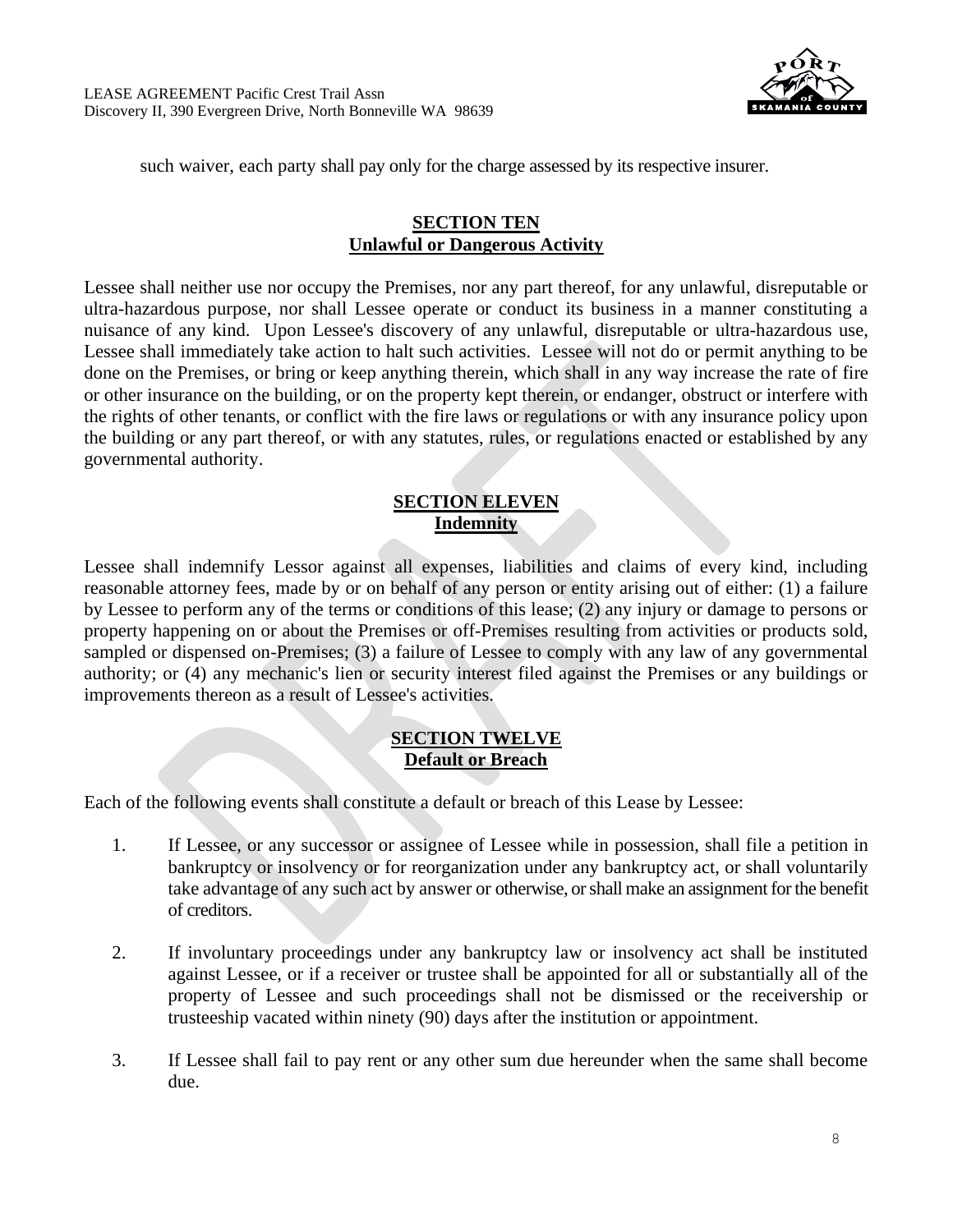

- 4. If Lessee shall fail to perform or comply with any of the conditions of this Lease other than for the payment of rent and if the nonperformance shall continue for a period of thirty (30) days after notice thereof by Lessor to Lessee or, if the performance cannot be reasonably had within the thirty (30) day period, Lessee shall not in good faith have commenced performance within the 30 day period and shall not diligently proceed to completion of performance. However, no such notice shall be required if a similar notice was given within the previous six (6) months.
- 5. If Lessee shall abandon the demised Premises or cease continuous operation of its business. However, Lessor's acceptance of Lessee's abandonment shall not relieve Lessee of its obligation to pay rent for the remainder of the term.
- 6. If this Lease or the estate of Lessee hereunder shall be transferred to or shall pass to or devolve to any other person or party, except in the manner herein permitted, including the imposition of or suffering any mechanics, materialman or other liens against the property.

# **SECTION THIRTEEN Effect of Default/Remedies**

In the event of any default hereunder, Lessor shall have an immediate right to pursue the following remedies in addition to remedies provided by law:

- 1. Lessor may elect, but shall not be obligated, to make any payment required of Lessee herein or comply with any agreement, term, or condition required hereby to be performed by Lessee, and Lessor shall have the right to enter the Premises for the purpose of correcting or remedying any such default and to remain until the default has been corrected or remedied and may charge Lessee for any such expenditures, but any expenditure for the correction by Lessor shall not be deemed to waive or release the default of Lessee or the right of Lessor to take any action as may be otherwise permissible hereunder in the case of any default.
- 2. Lessor shall have the right to cancel and terminate this Lease, as well as all of the right, title and interest of Lessee hereunder, without demand or legal process, by giving to Lessee written notice of the cancellation and termination. Thereupon, this Lease and the right, title and interest of Lessee hereunder, shall terminate in the same manner and with the same force and effect, except as to Lessee's liability, as if the date fixed in the notice of cancellation and termination were the end of the term herein originally determined.
- 3. Upon termination of the Lease under the foregoing paragraph, Lessor may by written notice to Lessee demand that Lessee assemble all Lessee's personal property on the Premises at a place designated by Lessor that is reasonably convenient to Lessor and Lessee, and Lessee agrees that it will assemble such property. In the alternative, Lessor may re-enter the Premises and remove the property and personnel of Lessee. Lessor may then store Lessee's property in a public warehouse or other place selected by Lessor, at the expense of the Lessee; provided, however, that Lessor may, after a reasonable attempt to notify Lessee, dispose of Lessee's stored property by sale or otherwise after a period of forty-five (45) days from the date of termination, and credit the proceeds of sale against any amounts owed by Lessee. Upon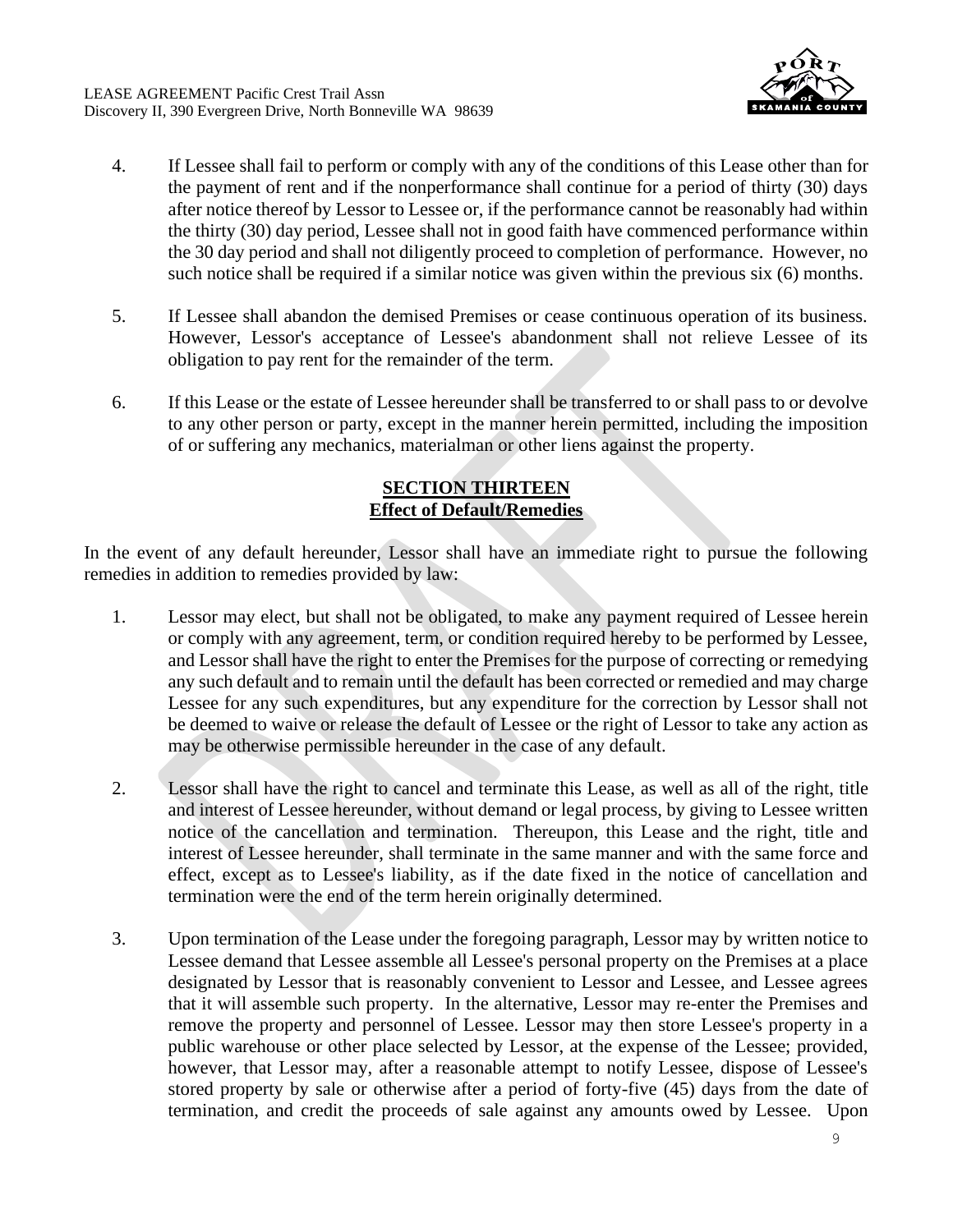

termination, Lessor may recover from Lessee all damages proximately resulting from the breach, including the cost of recovering the Premises and the worth of the balance of this lease over the reasonable rental value of the Premises for the remainder of the lease term, which sum shall be immediately due Lessor from Lessee.

- 4. After re-entry, Lessor may relet the Premises or any part thereof for any term without terminating the Lease, at the rent and on the terms as Lessor may choose.
- 5. Lessor may declare all sums due and to become due for the full term of this Lease immediately due and payable, plus interest thereon at the highest legal rate until paid in full. To the extent permitted by RCW 59.12.170, Lessor may seek double damages for unpaid rent.
- 6. Lessor may retain all prior payments by Lessee, including, without limitation, rent and Lessee's security deposit.
- 7. Lessor may sue for specific performance.

#### **SECTION FOURTEEN Lessor's Access to Premises**

The Lessor retains the right to enter the premises at any time to examine, inspect or protect the Premises, prevent damage or injury to the Premises, to make such repairs to the Premises as are necessary and reasonable and to exhibit the Premises to prospective tenants. Provided however, Lessor shall provide Lessee with advance notice of all such access needs to Lessee's individual office, scheduling access in advance and during normal business hours, except in the event of an emergency.

#### **SECTION FIFTEEN Lessee's Improvements**

1. Subject to Lessor's prior written consent, Lessee may make improvements or alterations to its individual office in the Premises, at the Lessor's discretion and at Lessee's expense. Lessee shall provide Lessor with engineering sketches and drawings for all improvements to review for approval consideration. Lessee is responsible for all permits, approvals, laws and regulations related to any such improvements. Lessee will provide Lessor with "as built" drawings for any and all improvements and modifications to the Premises. All such improvements and modifications made by the Lessee shall in no way jeopardize the integrity of the Premises or its structure, systems and services. Lessee acknowledges the Premises is designed in its architectural design and aesthetics to represent and support the Port and its business development vision and mission. Any improvements or modifications shall not degrade this design and intent. At the Lessor's option, upon termination of this lease, Lessee shall remove all such improvements and modifications, and restore the Premises to its original condition, and reimburse Lessor for any and all costs and damages incurred by Lessor on account of such restoration. However, if both parties agree, the determination of removal of such improvements and modifications may be made at the time of Lessor's written consent.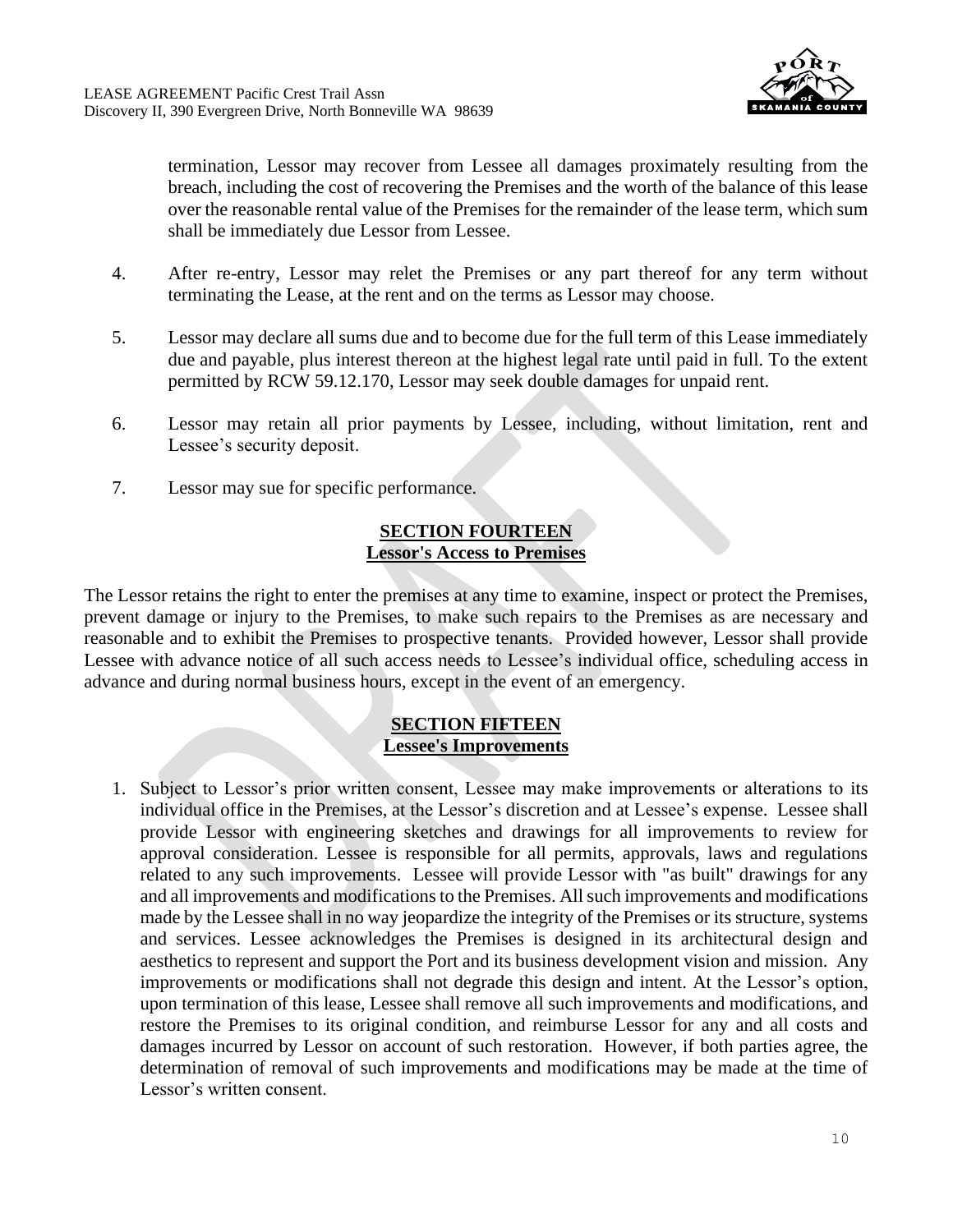

- 1. Lessor and Lessee acknowledge and confirm that Lessee may install and place in and about the Premises furniture, equipment, supplies and fixtures that are and shall remain the property of Lessee. Lessee shall have the right during the terms of this Lease, and upon termination hereof, to remove said furniture, equipment, supplies and fixtures; provided, however, that Lessee shall be solely responsible for and shall bear the cost and expense for such removal, and shall restore the premises to its original condition following such removal, and reimburse Lessor for any and all costs and damages incurred by Lessor on account of such removal.
- 2. The Lessee may, with the Lessor's prior written consent, post and install any signs on or in the Premises providing such signs do not conflict or violate any other clause of this Agreement, and meet any and all ordinances, laws, regulations, etc., that may apply.

#### **SECTION SIXTEEN Presence and Use of Hazardous Substances**

- 1. Lessor represents that to the knowledge of the Lessor there has been no previous contamination on, or remediation of, the Premises or the property of which the Premises are a part.
- 2. Lessee shall not, without the Port's prior written consent, keep on or around the Premises, common areas or building, for use, disposal, treatment, generation, storage, or sale, any substances designated as, or containing components designated as hazardous, extra hazardous, dangerous, toxic or harmful (collectively referred to as "Hazardous Substances"), and/or which are subject to regulation by any federal, state or local law, regulation, statute or ordinance. (excluding personal vehicles). With respect to any Hazardous Substance, Lessee shall:
	- a. Comply promptly, timely and completely with all governmental requirements for reporting, keeping and submitting manifests and obtaining and keeping current identification numbers;
	- b. Submit to the Lessor and correct copies of all reports, manifests and identification numbers at the same time, as they are required to be and/or submitted to the appropriate governmental authorities;
	- c. Within five (5) days of the Lessor's request, submit written reports to Lessor regarding Lessee's use, storage, treatment, transportation, generation, disposal or sale of Hazardous Substances and provide evidence satisfactory to the Port of Lessee's compliance with the applicable governmental regulations;
	- d. Allow Lessor or its agents or representatives to come on the Premises at all reasonable times to check Lessee's compliance with all applicable governmental regulations regarding Hazardous Substances, to investigate any alleged release of Hazardous Substances and to undertake cleanup action in the event Lessee fails to do so;
	- e. Comply with minimum levels, standards or other performance standards or requirements that may be set forth or established for certain Hazardous Substances (if minimum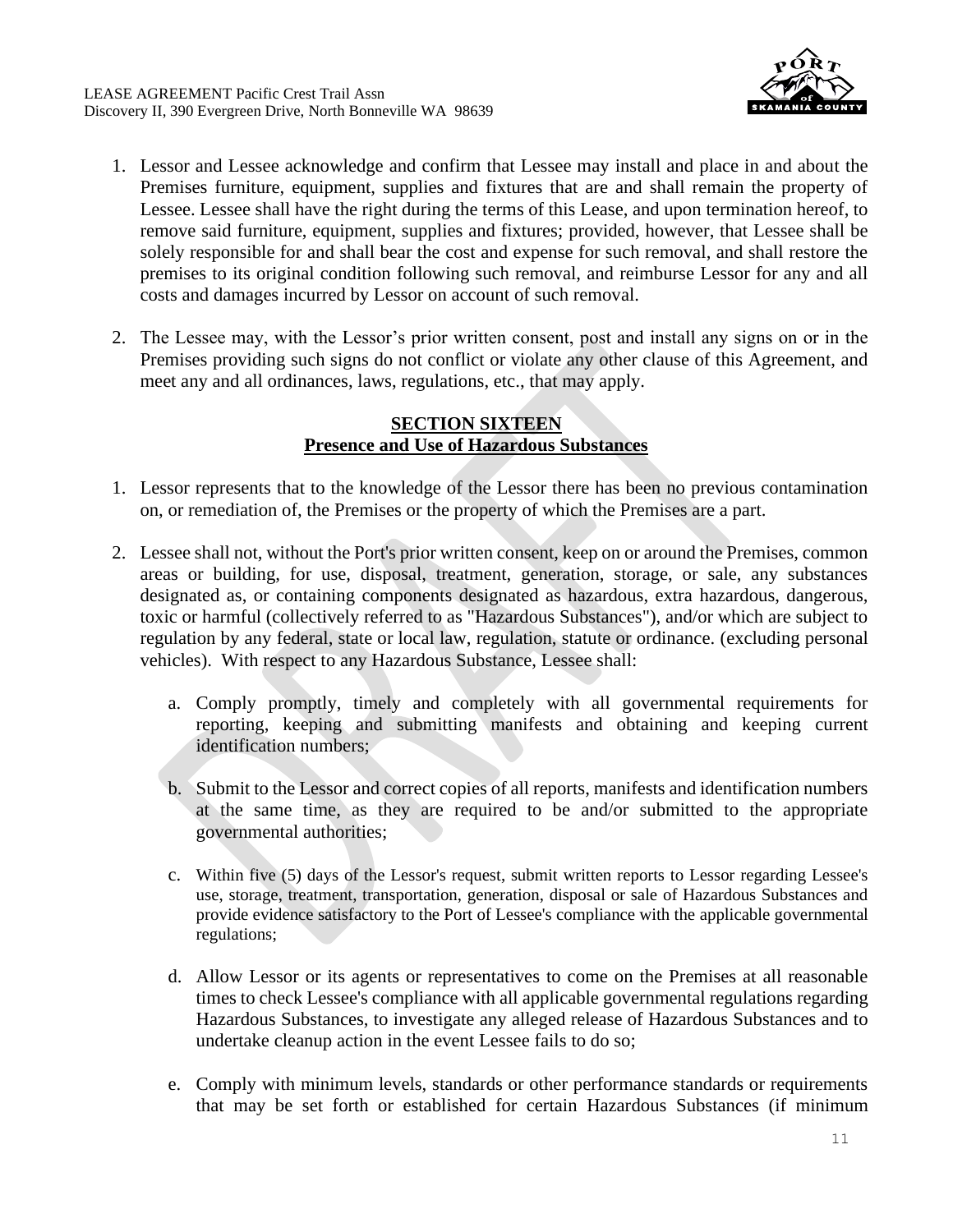

standards or levels are applicable to Hazardous Substances) present on the Premises, these levels or standards shall be established by an on-site inspection by the appropriate governmental authorities;

- f. Comply with all governmental rules, regulations and requirements regarding the proper and lawful use, sale, transportation, generation, treatment, storage and disposal of hazardous or other polluting substances and
- g. Notify Lessor promptly of any investigation involving release of a Hazardous Substance.
- 4. In the event of a violation or suspected violation, any and all costs incurred by Lessor and associated with the Lessor's inspections of the Premises and the Lessor's monitoring of Lessee's compliance with this section, and including the Lessor's attorney fees and costs, shall be additional rent and shall be due and payable to Lessor immediately upon written demand by Lessor.
- 5. Lessee shall not release any Hazardous Substance into the surface, subsurface, water or air in or adjacent to the Premises.
- 6. Lessee agrees to comply with all applicable federal, state and local laws, ordinances, rules and regulations governing environmental protection, regulation of hazardous substances and land use, and to indemnify Lessor against all losses, damages and costs resulting from any failure of Lessee of any of its employees, agents or contractors to do so, including, but not limited to, violation of the Comprehensive Environmental Response, Compensation and Liability Act, 42 USC Sec. 9601 et seq.; the Clean Water Act, 33 USC Sec. 1251 et seq.; the Resource Conservation and Recovery Act, 42 USC Sec. 6901; the Toxic Substances Control Act., USC Sec. 2601; the Federal Insecticide, Fungicide and Rodenticide Act, 7 USC Sec. 136 et seq.; the Clean Air Act, 42 USC Sec. 7401 et seq.; the Oil Pollution Act of 1990, 33 USC Sec. 2701 et seq.; the Model Toxics Control Act., RCW 70.105D,010 et seq.; the Washington Water Pollution Control Act., RCW 90.48; the Washington Clean Air Act., RCW 70.94; the Washington Solid Waste Management Act., RCW 70.95; the Washington Hazardous Waste Management Act., RCW 70.105; and the Washington Nuclear Energy and Radiation Act., RCW 70.98.

# **SECTION SEVENTEEN Cleanup Costs, Default and Indemnification**

- 1. Lessee shall be fully and completely liable to Lessor for any and all investigatory, cleanup and/or monitoring costs and any and all other charges, fees, penalties (civil and criminal) imposed by any governmental authority with respect to Lessee's use, disposal, transportation, storage, generation, release and/or sale of Hazardous Substances, in or about the Premises, the common areas or adjacent property.
- 2. Lessee shall defend and hold Lessor harmless from any and all actions that arise out of or relate to any threatened, alleged, or actual release of Hazardous Substances or any other violation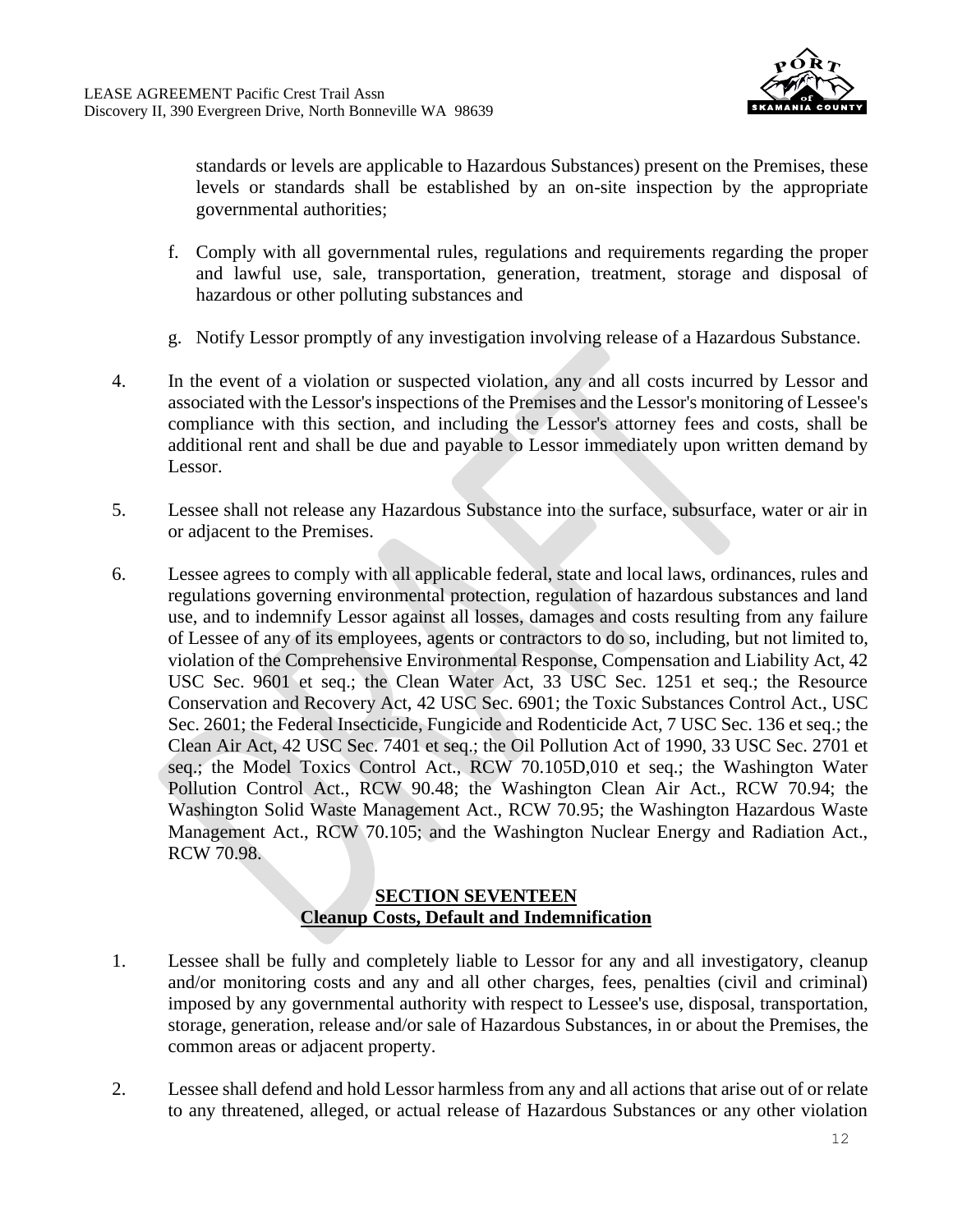

under any applicable environmental law or regulation, caused by the Lessee including, but not limited to, any investigations, administrative proceedings, emergency actions, cost recovery actions, requests for injunctive relief, penalties, fines, lawsuits, appeals and supplemental proceedings. The obligation of Lessee to defend Lessee shall not preclude the right of Lessor to select its own counsel. Any costs and fees incurred in defense of Lessor shall be paid by Lessee as the same are incurred.

3. Lessee shall indemnify and hold Lessor harmless from any damages or other liabilities which arise out of or relate to any threatened, alleged, or actual release of Hazardous Substances or any other violation under any applicable environmental law or regulation, including, but not limited to, investigation of a release or other violation; actual releases or other violations; remediation, cleanup and/or response costs; damage to natural resources; fines or penalties; economic loss or damages; enforcement action costs; judgments; appeal bonds; continuing monitoring costs; attorney fees and costs; and consultant fees and costs. Lessee specifically agrees that any bond or other security provided shall extend to the indemnity agreed to in this subparagraph.

#### **SECTION EIGHTEEN Compliance with All Laws**

Lessee agrees to comply with all applicable federal, state and municipal laws, ordinances, and regulations. Any fees for any inspection of the Premises during or for the lease term by any federal, state or municipal officer and the fees for any so-called "Certificate of Occupancy" (after the original Certificate of Occupancy) shall be paid by Lessee.

#### **SECTION NINETEEN Easements, Agreements or Encumbrances**

The parties shall be bound by all existing easements, agreements and encumbrances (if any) of record relating to the Premises which Lessor has disclosed to Lessee in writing, and Lessor shall not be liable to Lessee for any damages resulting from any action taken by a holder of an interest pursuant to the rights of that holder thereunder.

#### **SECTION TWENTY Quiet Enjoyment**

Lessor warrants that Lessee shall be granted peaceable and quiet enjoyment of the Premises free from any eviction or interference by Lessor or those claiming through Lessor, so long as Lessee pays the rent and other charges provided herein, and otherwise fully and punctually performs the terms and conditions imposed on Lessee. Lessee understands and acknowledges, however, that it is sharing the premises and common areas with other businesses and adjacent to businesses conducting manufacturing operations, and some noise and odor from this business is expected.

#### **SECTION TWENTY-ONE Non-Liability of Lessor**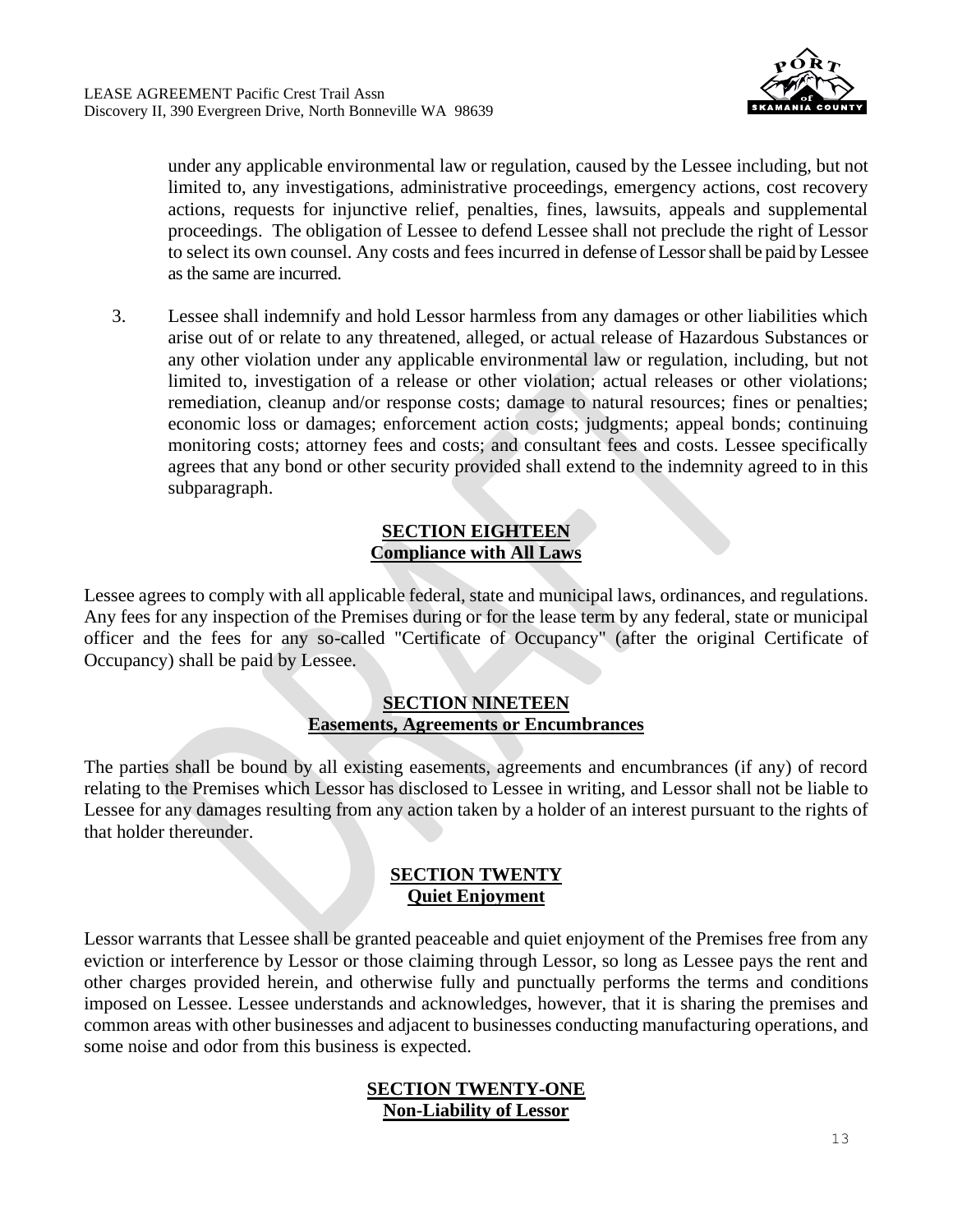

Lessee shall be in exclusive control and possession of the Premises, and Lessor shall not be liable for any injury or damages to any property or to any person on or about the demised Premises nor for any injury or damage to any property of Lessee.

### **SECTION TWENTY-TWO Consents, Waivers**

Whenever either party's consent or approval is required under this lease, the party shall promptly exercise its judgment in a reasonable manner. Failure of a party to insist on a strict performance of any of the terms and conditions hereof shall be deemed a waiver of the rights or remedies that the party may have regarding that specific instance only, and shall not be deemed a waiver of any subsequent breach or default in any terms and conditions.

# **SECTION TWENTY-THREE Notice**

- 1. All notices to be given with respect to this Lease shall be in writing. Each notice shall be sent by registered or certified mail, postage prepaid and return receipt requested, to the party to be notified at the address set forth herein or at such other address as either party may from time to time designate in writing.
- 2. Every notice shall be deemed to have been given at the time it shall be deposited in the United States mails in the manner prescribed herein.

Lessor: Lessor: Lessee: Port of Skamania County Pacific Crest Trail Assn PO Box 1099 Teresa Raichart Telephone: 509-427-5484 1331 Garden Highway

Stevenson, WA 98648-1099 Chief Financial and Administrative Officer Sacramento CA 95833

# **SECTION TWENTY-FOUR Assignment, Mortgage or Sublease**

- 1. Neither Lessee nor its successors or assigns shall assign, mortgage, pledge or encumber this Lease for any reason nor shall this Lease be assigned or transferred by operation of law, without the prior consent in writing of Lessor in each instance.
- 2. Lessee shall not have the right to sublet the Premises, in whole or in part, or permit the Premises to be used or occupied by others, without Lessor's prior written approval. Such approval shall not be unreasonably withheld; provided, however, that no sublease shall release Lessee from its obligation to perform pursuant to this Lease, unless the Lessor shall, at its sole option, consent in writing to the release of Lessee and substitution of the Sublessee.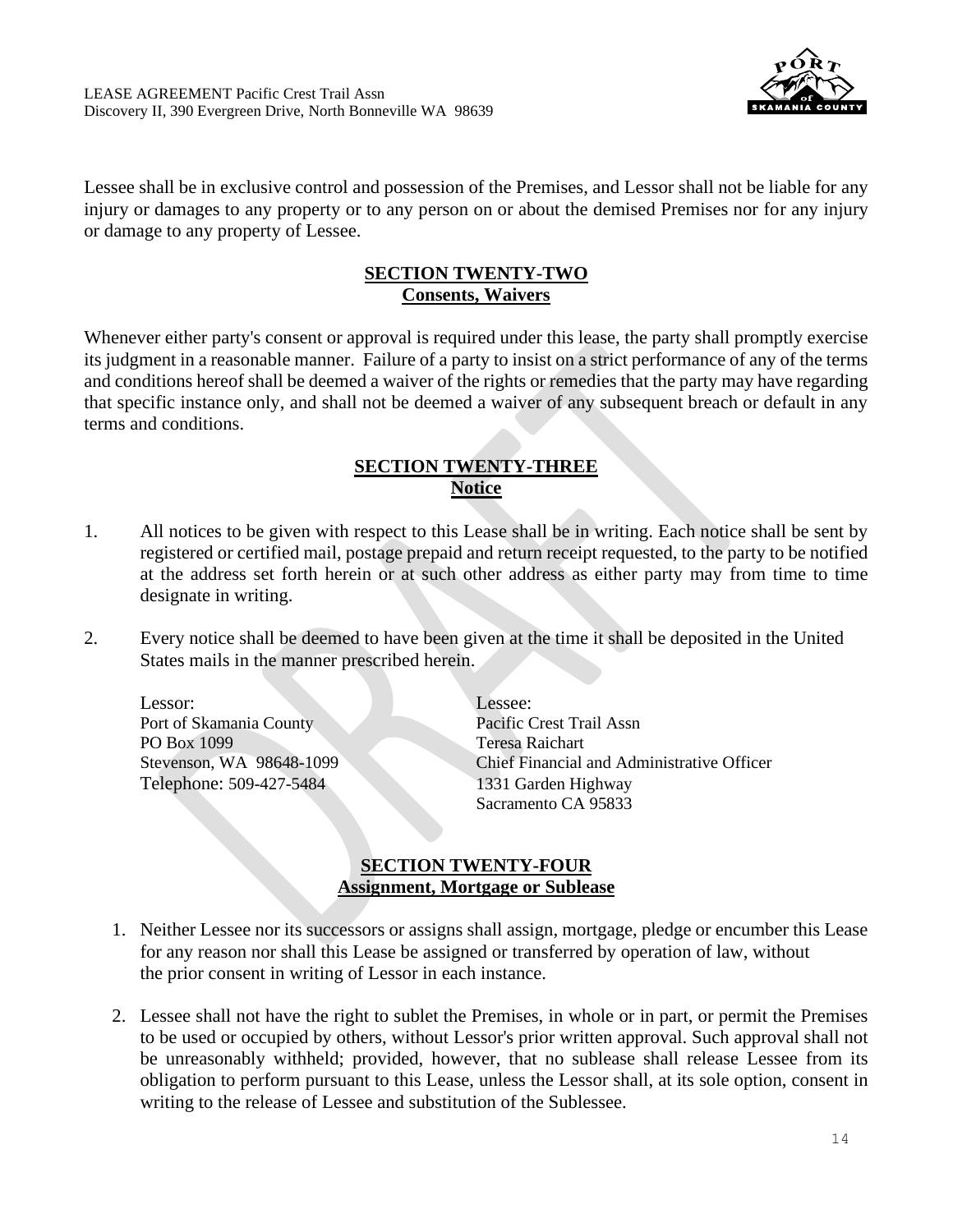

#### **SECTION TWENTY-FIVE Total Agreement; Applicable to Successors**

This Lease contains the entire agreement between the parties and cannot be changed or terminated except by a written instrument subsequently executed by the parties hereto. This Lease and the terms and conditions hereof apply to and are binding on the heirs, legal representatives, successors and assigns of both parties.

#### **SECTION TWENTY-SIX Applicable Law**

This agreement shall be governed by and construed in accordance with the laws of the State of Washington.

### **SECTION TWENTY-SEVEN Venue/Attorney Fees**

In the event that any litigation should arise concerning the construction or interpretation of any of the terms of this Lease, or for the collection of any sums due hereunder, the parties agree that the venue of such action or litigation shall be in the proper court of the State of Washington in and for the County of Skamania. The parties agree that the prevailing party in any action or litigation shall recover costs and reasonable attorney fees.

#### **SECTION TWENTY-EIGHT Time of the Essence**

Time is of the essence in all provisions of this Lease.

**IN WITNESS WHEREOF**, the parties have executed this Lease as of the day and year first above written.

**LESSOR: PORT OF SKAMANIA COUNTY**

**By \_\_\_\_\_\_\_\_\_**

**Pat Albaugh, Executive Director**

**LESSEE: AWL OR NOTHING LLC**

**By \_ \_\_\_\_\_\_\_ \_\_\_\_\_\_\_\_\_**

 **Teresa Raichart, its Chief Executive and Administrative Officer**